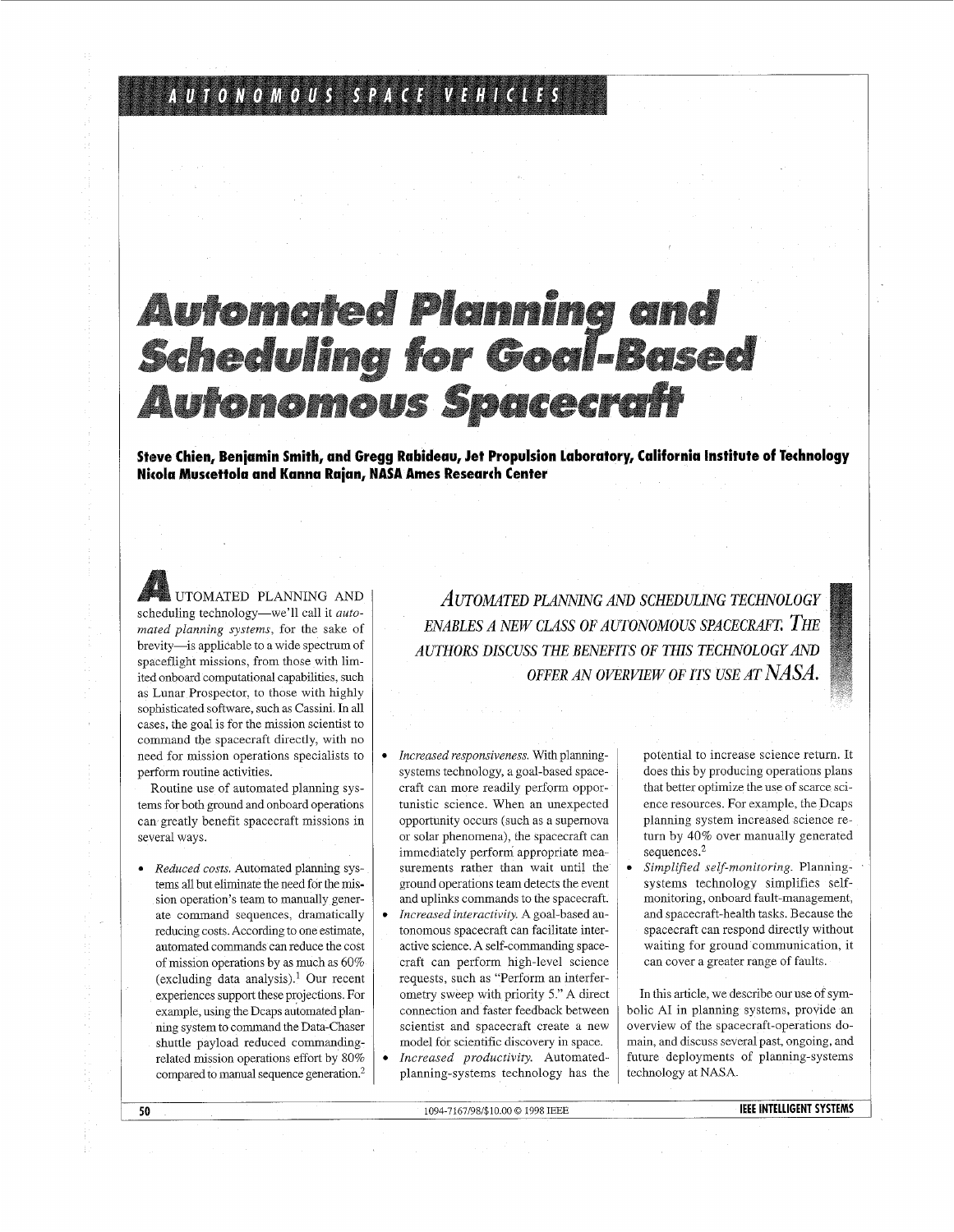## **Planning systems and symbolic AI**

We use symbolic AI techniques to solve space-operations planning and scheduling problems because its declarative representations allow for explanation and introspection of produced plans.

**Design constraints.** Using symbolic AI commits us to two design constraints. The first is that we must use a declarative model to represent spacecraft and mission constraints, including explicit models of spacecraft subsystem modes and resource capacity. Second, symbolic AI performs search to find solutions. In the spacecraft-operations domain, solutions are defined as a projected evolution of actions and states that begins in the current state and satisfies goals posed to the system.

Given these constraints, the planning system works as follows. The planning system addresses one flaw at a time from its list of current flaws in the plan, such **as** unachieved top-level goals proposed to the planning system, unachieved conditions required by desired states or activities in the plan, or, in some cases, oversubscribed resources. It begins by categorizing the flaw type, then changes the plan until the flaw is resolved. Next, it updates the plan database, which reflects the plan's projected evolution of states and resources. The planning system then recomputes the current flaw list. This process repeats until the planning system produces a flawless plan.

Some search methods, such as refinement search, can generate a dead end in which no existing, legal changes will resolve a flaw. The planning system must then backtrack and alter a previous choice. Other search methods, such as iterative repair, achieve a similar effect by applying a step that undoes a previous decision.

**Language expressiveness.** Given the existing design constraints, the expressiveness of the language used to represent the spacecraft, the mission constraints, and the plan is a critical choice. For example, some representabetween state variables or resources, while others do not. Some representations permit partial constraints on state or activity parameters or timings, while others fix activity and state timings to precise values. **tions allow complex functional dependencies** 

An expressive representation is advantageous because it describes complex behaviors compactly. For example, a plan might use an explicit representation of timing constraints between events, from which it can deduce flexible time windows for each event. The plan-execution system can exploit this intrinsic flexibility to tolerate timing fluctuations and some unexpected events.

Expressive representation also allows problem solving at more abstract levels, with each decision corresponding to a larger set of spacecraft behaviors. More abstract problem solving means that fewer decisions must be made; this can yield a large (possibly exponential) increase in speed.

However, the added power of expressive-

## &;:

AUTOMATED PLANNING SYS-*TEMS CAN LEAD TO MORE EFFICIENT USE OF SPACECRAFT RESOURCES TO ACHIEVE SCI-ENCE GOALS, FOR LESS THAN THE COST OF IMPROVING SPACECRAFT DESIGN.* 

ness can be costly. As a language's expressive power increases, **so** does the cost of determining a plan's correctness. In general, to determine whether a plan will execute correctly, values must be assigned consistently to all plan variables. When the plan includes more **and** more general classes of constraints, finding such a value assignment can be computationally expensive. Although researchers have done considerable work in assessing the impact of plan representation on computational efficiency, their work has focused on classical plan representations, such **as** no metric time, aggregate resources, or functional dependencies among plan variables. Rao Kambhampati's recent paper provides a starting point for investigating this body of work.3

The best balance between expressiveness and problem-solver performance varies according to the application; finding the most research. **effective balance remains an area** of **active** 

Within our planning-systems framework, we have not yet addressed issues of representing and reasoning about plan quality and optimization. As with most domains, planning systems for spacecraft operations have both hard constraints, which a plan must satisfy, and soft constraints or preferences, which a planning system must optimize. We are investigating how to represent, reason about, and optimize these soft constraints.

## **The spacecraft-operations domain**

Spacecraft mission operations presents a number of unique challenges and opportunities for planning systems.

**Knowledge integration.** In our domain, the planning system must integrate knowledge from a wide range of sources. Because many spacecraft-operations constraints involve specialized reasoning that is difficult to represent in planning languages, the planning system must often integrate external constraints and knowledge (see the sidebar, "Further reading," for more on this). For example, many spacecraft activities require that specific spacecraft parts point at specific objects, such as when a science observation requires an instrument to point at **an** asteroid or when downlinking data requires the high-gain antenna to point at earth. To determine which pointing requirements are possible, when they are possible, and how much time it takes to turn requires significant amounts of geometric reasoning. Thus, the planning system must be able to communicate with special reasoning algorithms and incorporate the results.

**Resource constraints.** Building spacecraft capable of flying hundreds of millions of miles in extreme environmental conditions is extremely difficult and expensive. For example, to generate more power onboard, a spacecraft requires either larger solar panels (to create more solar power) or a larger nuclear power unit (to create more nuclear power). Both of these options significantly increase the spacecraft's weight and volume, dramatically increasing the mission's cost. As a result of such situations, spacecraft resources are scarce and in high demand. Automated planning systems can lead to more efficient use of spacecraft resources to achieve science improving spacecraft design. Clearly, it can add considerable value to a mission. **goals, and it can do so** for **less than the cost of** 

**Reliability.** Space-exploration missions can cost upwards of several hundred million

**SEPTEMBER/OCTOBER 1998**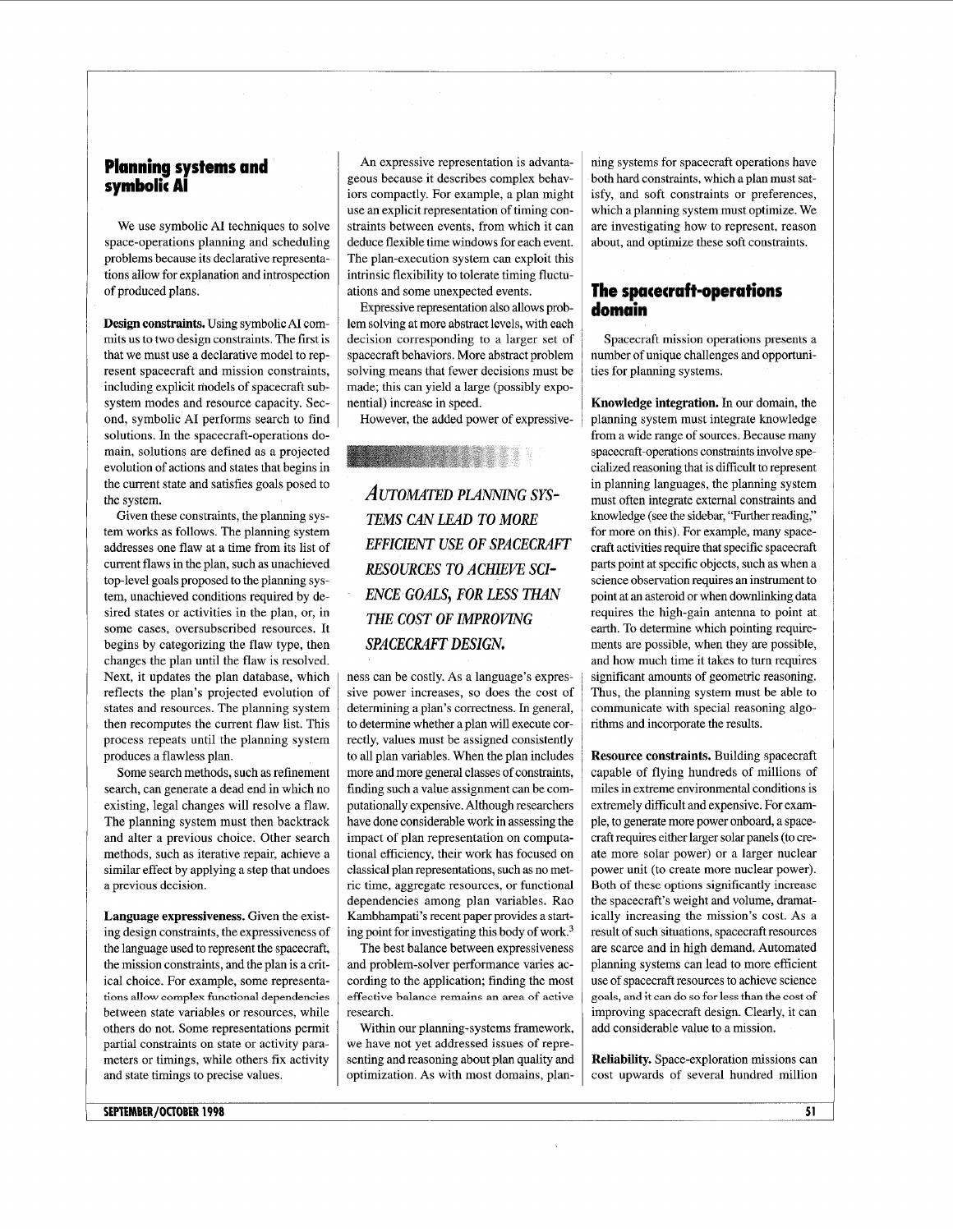dollars. Because an incorrect command sequence could damage or destroy the spacecraft, reliability is crucial. To avoid failure, planning-systems development requires formal verification methods for the problem solver and planning model, as well **as** extensive and rigorous testing of the planning system under most plan-generation conditions.

**Multiphase use.** A planning system is valuable in multiple phases of a mission lifecycle. In preliminary mission planning, which begins years before a launch, systems engineers can use the planning system to approximate models of spacecraft resource use and science return to assess different hardware configurations, launch trajectories, and sciencegathering strategies. As launch approaches,

the planning system can help refine the spacecraft, operations, and science models, and update plans accordingly. After launch, during the actual primary-mission lifetime, the planning system can generate spacecraftoperations plans. If a mission is extended, the planning system can help minimize the operations staff required to perform continuing science goals.

## **NASA's planning systems**  projects

Our work has been part of a larger effort at NASA to extend and deploy automated-planning technology for spacecraft command. Following is an overview of three such systems.

## **Further reading**

A wealth of research is available on automated planning systems; here we provide pointers to further reading on specific topics related to our approach.

#### **Knowledge integration**

- N. Muscettola et al., "On-Board Planning for the New Millennium Deep Space One Spacecraft," Proc. 1997 IEEE Aerospace Conf., IEEE Press, Piscataway, N.J., 1997, pp. 303-3 18.
- B. Pel1 et al., "An Autonomous Spacecraft Agent Prototype," *Autonomous Robots,* Vol. *5,*  No. 1, Mar. 1998.
- R. Sherwood et al., "Using Aspen to Automate EO-1 Activity Planning," *Proc.* 1998 IEEE *Aerospace Con\$* , IEEE Press, 1998; **[http://eazy.jpl.nasa.gov/sherwood/](http://eazy.jpl.nasa.gov/sherwood).**

#### **hshommitment search approach**

- A. Baker, "The Hazards of Fancy Backtracking"' *Proc. AAAI* '94, AAAI Press, Menlo Park, Calif., 1994, pp. 288-293.
- A. Barrett and D. Weld, "Partial Order Planning: Evaluating Possible Efficiency Gains," *Arti\$cial Intelligence,* Vol. 67, No. 1, May 1994, pp. 71-1 12.
- **N.** Muscettola, "HSTS: Integrating Planning and Scheduling," *Intelligent Scheduling,* M. Fox and M. Zweben, eds., Morgan Kaufmann, San Francisco, 1994, pp. 169-212.
- **S.** Smith and C. Cheng, "A Constraint Satisfaction Approach to Makespan Scheduling," Proc. AIPS '96: Int'l Conf. AI Planning Systems, AAAI Press, 1996, pp. 45-52.
- **S. Smith** and C. Cheng, "Slack-Based Heuristics for Constraint Satisfaction Scheduling," *Proc. AAAI* '93,AAAI Press, 1993, pp. 139-144.

#### **HSTS modeling support**

- A. Barrett, *Task-Decomposition Planning with Context-Sensitive Actions,* PhD dissertation, Dept. of Computer Science, Univ. of Washington, Seattle, Wash., 1997.
- **K.** Erol, J. Hendler, and **D.** Nau, "UMCP: A Sound and Complete Procedure for Hierarchical Task-Network Planning," *Proc. AIPS* '94: *Int'l Con\$ AI Planning Systems,* AAAI Press, 1994, pp. 249-255.
- A. Lansky, "Action-Based Planning," Proc. AIPS '94: Int'l Conf. AI Planning Systems, AAAI Press, 1994, pp. 110-1 15.
- N. Muscettola, "HSTS: Integrating Planning and Scheduling," *Intelligent Scheduling,* M. Fox and M. Zweben, eds., Morgan Kaufmann, San Francisco, 1994, pp. 169-212.

**Dcaps.** Data-Chaser is a shuttle payload that flew onboard Space Shuttle flight **STS-85** in August 1997. This payload carried several science instruments and demonstrated distributed science-driven commanding.

Data-Chaser included ground-based automated-planning-systems technology. The Data-Chaser Automated Planning System (Dcaps) was developed jointly by JPL and the University of Colorado (which built and operated the Data-Chaser payload). Dcaps used the Plan-It2 sequencing tool,<sup>4</sup> which provides an extensive modeling capability. Plan-It2 uses a state and plan representation that is totally committed on activity times and parameter values. Dcaps added a domainspecific, initial-schedule-generation capability and a general iterative-repair capability to Plan-It2.

The Dcaps model of the Data-Chaser payload was fairly large and included 67 resources and states and 58 activity types. Dcaps-generated commands were Spacecraft Command Language scripts, which were used to implement the Data-Chaser execution system. Dcaps commands ranged from fairly high-level commands, such as performing an observation (including opening the instrument door, reading the instrument, closing the door, and transferring the data) to low-level commands such as tripping a relay.

The ground team had tremendous success using Dcaps to automatically generate commands for the Data-Chaser payload. For the first five days of the **STS-85** flight, the Data-Chaser operations team manually generated command sequences. For the last seven days of the flight, they used the Dcaps automated capability. Compared to the manual approach, Dcaps reduced by'80% the operations-team labor required to generate a sixhour operations plan. Also, it increased science return by 40% per six-hour operations window. Thus, Dcaps demonstrated that planning-systems technology is mature enough to significantly improve operations. It also showed that basic planning technologies-such as initial-schedule generation and basic heuristic iterative repair-can be of considerable value in operations.

**The PS planning system.** NASA's New Millennium Program is an aggressive series of missions intended to demonstrate breakthrough technologies for space exploration. The program consists of two tracks. The first, led by JPL, is targeted at deep-space exploration; the other, led by the Goddard Space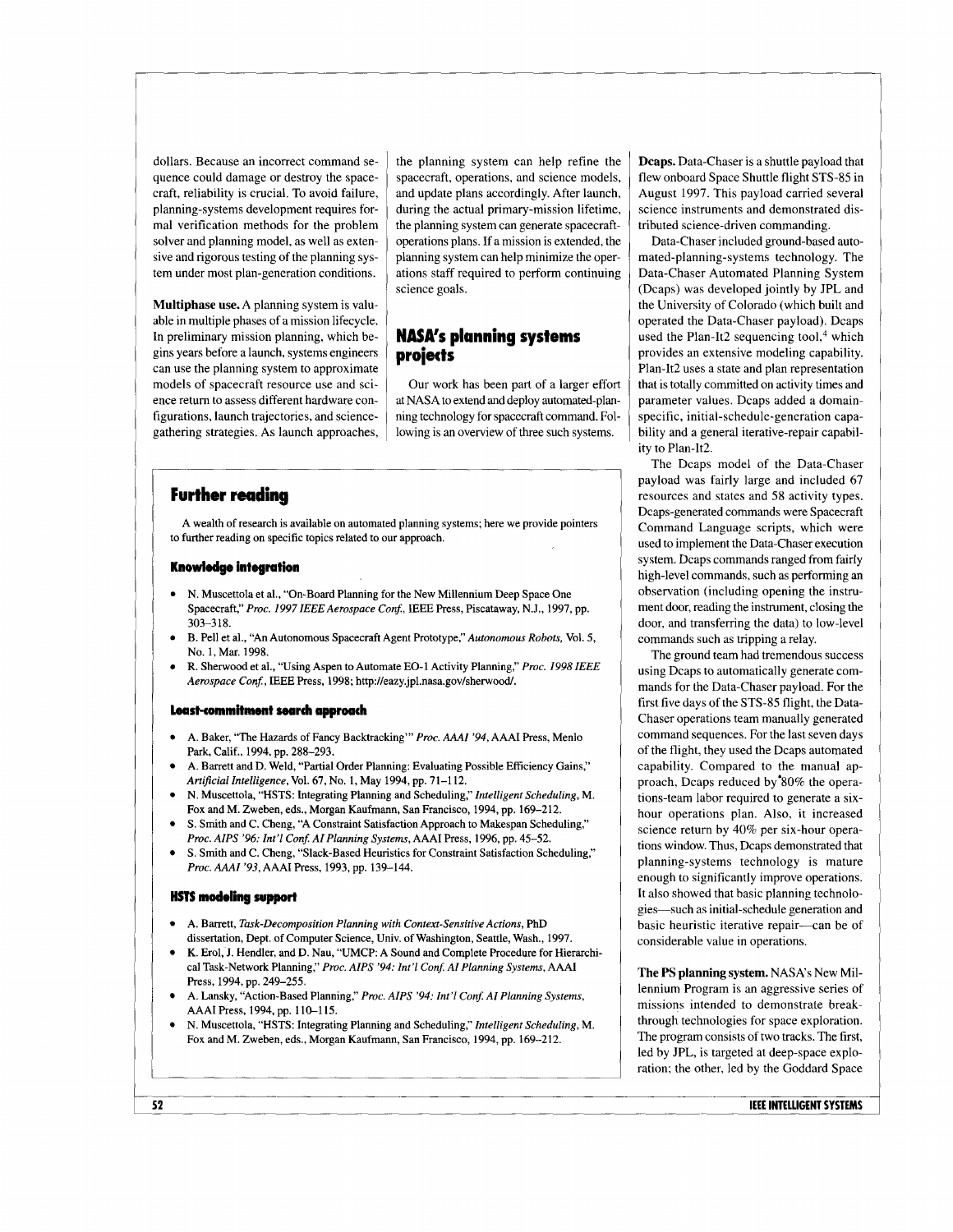Flight Center, is aimed at earth orbiters.

The NMP's first mission, New Millennium Deep Space One (NM DS-l), is scheduled to launch in October 1998 and will fly by an asteroid, Mars, and a comet while demonstrating several new technologies, including solar electric propulsion. The NMP will also demonstrate the Remote Agent technology,<sup>5</sup> the first prototype of a complete control system for an autonomous spacecraft based on AI technologies.

The Remote Agent consists of three distinct modules:

- a mode-identification and recovery system, which detects and corrects execution-time anomalies (such as valves or switches stuck open **or** close);
- an intelligent task executive, which coordinates Remote Agent operations (including real-time control software) and can execute flexible plans; and
- the Planner Scheduler planning system (described below).

The Remote Agent will assume experimental control of the spacecraft for one week, three to four months after launch. The Remote Agent's planning system, called Planner Scheduler  $(PS)$ , <sup>6</sup> is an evolution of the Heuristic Scheduling Testbed System planning system? The HSTS planning system was developed jointly by JPL and NASA Ames Research Center, which led the project. PS consists of the HSTS temporal database and modeling facility, developed at NASA ARC, and the Incremental Refinement Search Engine (IRS), a backtracking, refinement search engine developed primarily by JPL.

PS allows for expression of complex temporal constraints7 and contains a powerful suite of constraint-propagation capabilities. PS supports complex functional dependencies and has powerful facilities **for** partially grounding parameters. The HSTS plan representation maintains least-constraining temporal intervalism as in a Simple Temporal Problem.8

The IRS implements refinement search. In this approach, each search node is more strictly constrained than its parent node. The IRS can be programmed for efficiency using an expressive language for specifying heuristics9 at the various choice points in the search.

HSTS favors least-commitment search and constraint propagation, which has two

potential advantages. First, if properly managed, a least-commitment approach can considerably reduce the search (for more on this, see the "Further reading" sidebar). Second, it generates intrinsically flexible plans; during the search process, a least-commitment planning system attempts to introduce constraints only when it is unavoidable. A smart executive will flexibly execute the plan to react to timing fluctuations in an event.

In the Remote Agent, PS limits executiontime flexibility to the timing of a start or end event in an activity or state. PS also pays attention to how rapidly the smart executive executes a plan. To improve the executive's real-time responsiveness, PS post-processes the plan's temporal constraint network so that

## <u>Liste and the state of the state of the state of the state of the state of the state of the state of the state of the state of the state of the state of the state of the state of the state of the state of the state of the</u>

*LEAST-COMMITMENT SEARCH AND CONSTRAINT PROPAGA-TION HAS TWO POTENTIAL ADVANTAGES: IT CAN CONSID-ERABLY REDUCE THE SEARCH,*  **AND IT GENERATES INTRINSIC-***ALLY FLEXIBLE PLANS.* 

the smart executive can process the network as quickly as possible.<sup>10,11</sup>

For modeling-support, PS relies on the HSTS modeling language, which favors a first-principles approach to planning and has a precise, elegant semantics.I2 In relying on HSTS, PS relies purely on generative planning and does not use task reduction or hierarchical task network (HTN) planning. This choice is part of the HSTS design philosophy, which aims to cleanly distinguish between allowable transitions and heuristics. HTN encoding can be considered a form of search control. Although researchers have formalized HTN planning approaches, these efforts have focused on classical planning models, and thus are far from the more "industrial strength" HTN planning systems such as SIPE<sup>13</sup> or O-Plan.<sup>14</sup> For more information on these and other issues in modeling support, see the "Further reading" sidebar.

The distinction between allowable transitions and heuristics is important because it facilitates domain-knowledge validation. In the PS approach, systems engineers and mission specialists need only inspect the domainknowledge constraints, leaving the task of designing the heuristics to optimize performance to the planning-algorithm specialist.

An enhanced version of the DS-1 Remote Agent with the PS planning system is scheduled to serve as the primary control system for the NM DS-3 mission, launching in 2001. The mission will consist of three formationflying spacecraft that will perform interferometric measurements. Ground operations will control the NM DS-3 spacecraft by uplinking a set of goals to the Remote Agent.

**Aspen.** The Aspen<sup>15</sup> planning system is being demonstrated in several contexts. The UHF Follow-on One (UFO-1) spacecraft is an in-orbit test bed for spacecraft autonomy operated by the United States Naval Academy Space Artificial Intelligence Laboratory (USNA SAIL). In a collaborative effort between JPL and USNA SAIL, researchers are using Aspen to increase the automation levels in ground-based command generation. The first Aspen demonstration is scheduled for fall 1998; a series of demonstrations will culminate in fully automated, lights-out commanding (in which there will be no groundoperations personnel for routine commanding) in early 1999.

Aspen represents an evolutionary approach closer to current spacecraft commanding and sequencing paradigms. Aspen uses an action-centered representation language16 designed by non-AI personnel. In this language, state and resource changes are directly attributed to actions and events. Aspen's modeling language lets systems engineers encode standard operating procedures as task decompositions. However, as a result of this more user-oriented approach, Aspen lacks clean, precise semantics. Like HSTS, Aspen lets temporal constraints be expressed as a Simple Temporal Problem (STP).\* It also allows for expression of complex parameter constraints. Unlike HSTS, Aspen does not support partial grounding; it prefers a more committed state representation, requiring grounding parameter values and action timings to track state and resource use.

Although Aspen supports certain elements of constraint propagation and least-commitment search, its bias **is** toward committed search, for several reasons:

First, committed search places fewer requirements on the structure and complexity of auxiliary, special-purpose reasoning modules. In spacecraft commanding, these modules

**SEPTEMBER/OCTOBER 1998**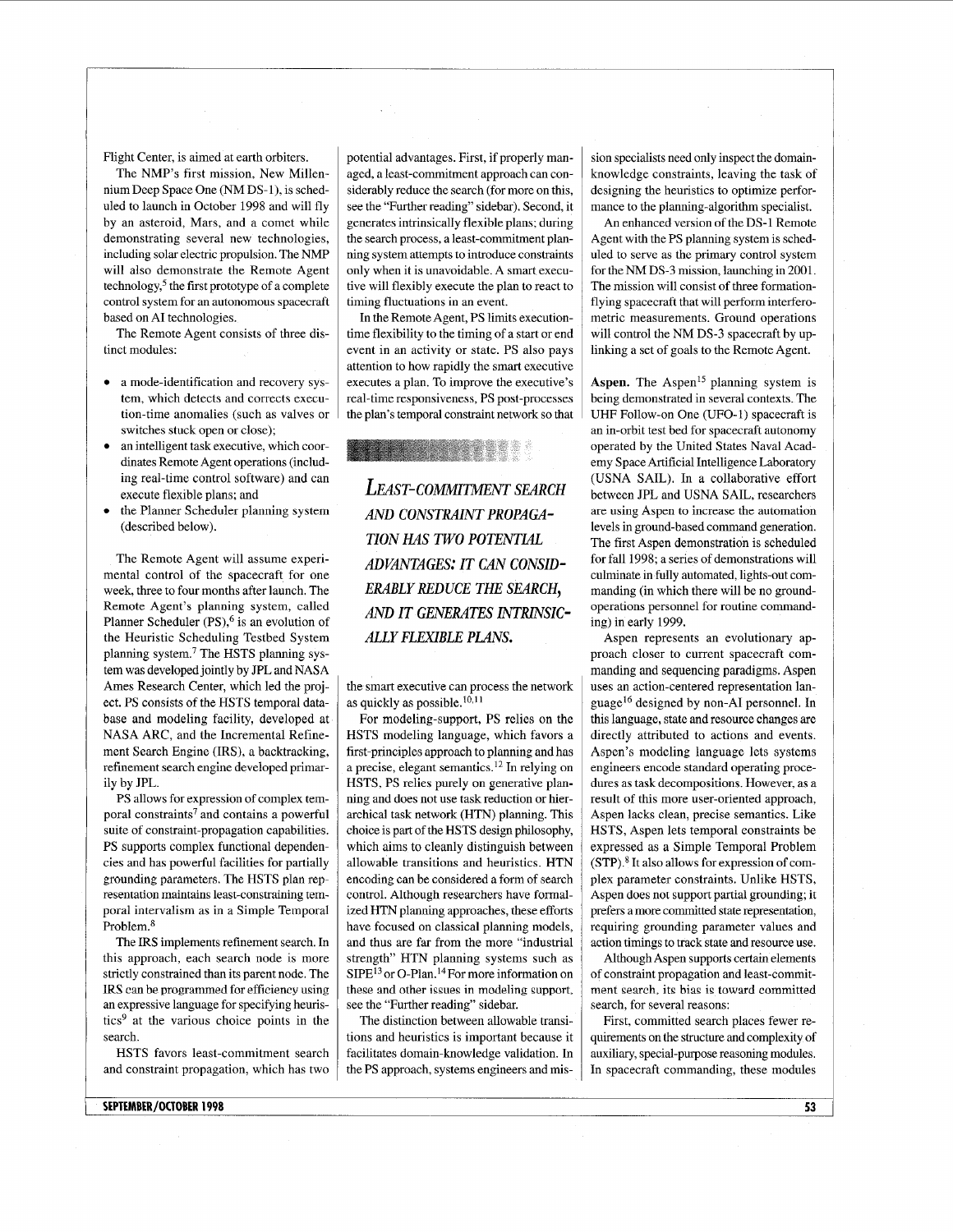provide the planning system with infomiation about spacecraft functions such as navigation, attitude control, power management, and thermal-constraint management. The simplest way for these modules to operate is to rettim a specific value for each query.

For example, the planning system might need to ask the attitude-control module for a turn path that will safely turn the spacecraft from one pointing direction to another. The exact turn path can vary significantly, depending on its exact start time, because certain spacecraft areas must not turn toward certain celestial bodies (the camera must not face the sun, for example). This is further complicated in that the relative position of celestial bodies varies over time, particularly during a flyby. To fully exploit the power of a partially constrained plan representation. the planning system must use a more abstract information description: instead of a single turn path. the planning system needs a range of start times and path durations that stay within prespecified limits. However, building such abstractions can be costly and might not give the approximation level necessary to guarantee planning-system consistency in every possible execution. The balance between additional abstraction effort and potential payoff in terms of reduced search and solution flexibility will vary, depending upon the domain.

Second, spacecraft often have numerous aggregate resources; it is computationally difficult to reason about aggregate resources in an uncommitted representation. Third, committed schedules are more easily verified using conventional spacecraft-sequencing tools (discrete-event simulations). These tools simulate the spacecraft's resource and state evolution with higher-fidelity models to verify that an uplinked sequence will achieve the desired objectives without harming the spacecraft. Fourth, committed schedules facilitate visualization for mixed-initiative planning, which is useful in ground automation.

Finally, in some cases, a more committed representation allows faster search, including less time per search node visited. This is consistent with recent use of propositional satisfiability (SAT) representations for planning,<sup>17</sup> The reduced cost per search node must be balanced against more informed or stronger constraint-propagation approaches that can reduce the number of search modes required. but that often have a high cost per search node visited.

Aspen is scheduled to be used to automate ground operations for GSFC's New Millennium Earth Orbiter One (NM EO-I) spacecraft, launching in 1999. as well as for NM EO- 1's extended mission. which begins in *2000.* Figure 1 shows an Aspen screen shot of a one-week operations plan for the NM EO-I spacecraft. Thc Aspen display is timeoriented; later times arc displayed to the right on the horizontal axis. The upper portion ot the screen shows the activities in the current mission plan, with each line beginning at the activity's start time and ending at its end time. The timelines toward the bottom of the display show the state and resource evolution as modeled and tracked by the Aspen planning software.

S THESE EXPERIENCES SHOW, AI has clearly had an impact on the spacecraft-operations community, particularly in the model-based, declarative approach ot AI planning and how it facilitates model construction, validation, and refinement as compared to current procedural methods such as scripting

> Still. several questions with deep implications for AI remain open. One fruitful area of exploration concerns finding the right balance between a plan's flexibility and robustness and the speed of the computational substrate needed to construct and execute the plan.

> Another area of current work is how to integrate planning and execution to allow for responsiveness to run-time variations. One approach is to build such flexihility into the plan. verifying before execution that such flexibility will respect thc plan's causal structure. Another approach is to retain the general causal structure, but to ground times in the plan while verifying it. and to replan and revalidate (using the general causal

|                      |                | File Edit Timalines View Schedule/Plan Conflicts                                                                                                                                                                                         |                      |         |                       |                                                                                                                                                |                 |                                         |                  |                   |      |         |        |         |        |        | Help         |
|----------------------|----------------|------------------------------------------------------------------------------------------------------------------------------------------------------------------------------------------------------------------------------------------|----------------------|---------|-----------------------|------------------------------------------------------------------------------------------------------------------------------------------------|-----------------|-----------------------------------------|------------------|-------------------|------|---------|--------|---------|--------|--------|--------------|
| <b>Status</b>        |                | time-line unit (001/00:00:00, 001/00:14:00)<br>time-line unit (001/00:06:38, 001/00:07:24)<br>time-line unit (001/00:22:45, 001/00:32:00)<br>(time-line unit (001/00:22:46, 012/13:46:40)<br>time-line unit (001/00:22:44, 001/00:32:00) |                      |         |                       |                                                                                                                                                |                 |                                         |                  |                   |      |         |        |         |        |        |              |
|                      |                |                                                                                                                                                                                                                                          |                      |         |                       | Simple Placement] Forward Dispatch   Repair   Hide Empty TimeLines   Display/Bide TimeLines   H Zoom in   H Zoom foly   V Zoom in   V Zoom Out |                 |                                         |                  |                   |      |         |        |         |        |        | Reset   Quit |
| 201                  |                |                                                                                                                                                                                                                                          |                      |         |                       |                                                                                                                                                |                 |                                         |                  |                   |      |         |        |         |        |        | æ.           |
| Conflicts: 0         |                |                                                                                                                                                                                                                                          |                      |         |                       |                                                                                                                                                |                 |                                         |                  |                   |      |         |        |         |        |        |              |
|                      |                | <b>AT A CONSIDERATION CONTINUES</b>                                                                                                                                                                                                      |                      |         |                       | <b>CARD CONSTRUCTS</b>                                                                                                                         |                 |                                         |                  |                   |      |         |        |         |        |        |              |
|                      |                |                                                                                                                                                                                                                                          |                      |         |                       |                                                                                                                                                |                 |                                         |                  |                   |      |         |        |         |        |        |              |
| <b>Activities</b>    |                |                                                                                                                                                                                                                                          | $\ddot{\phantom{1}}$ |         |                       |                                                                                                                                                |                 |                                         | $\mathbf{y}$     | $-1.101$          |      |         |        |         |        |        |              |
|                      |                |                                                                                                                                                                                                                                          |                      |         |                       |                                                                                                                                                |                 |                                         |                  |                   |      |         |        |         |        |        |              |
|                      |                |                                                                                                                                                                                                                                          | ٠                    |         |                       |                                                                                                                                                | ٠               |                                         | ٠                |                   |      |         |        |         |        |        |              |
|                      |                |                                                                                                                                                                                                                                          |                      |         |                       |                                                                                                                                                |                 |                                         |                  |                   |      |         |        |         |        |        |              |
|                      |                |                                                                                                                                                                                                                                          |                      |         |                       | 4.9.1.8                                                                                                                                        |                 |                                         |                  |                   |      |         |        |         |        |        |              |
| act_stick            |                |                                                                                                                                                                                                                                          |                      | m t     |                       |                                                                                                                                                |                 | æ                                       |                  |                   |      | 95. Co. |        |         |        |        |              |
| di state             | ю.             |                                                                                                                                                                                                                                          | u۲<br><b>SECTION</b> | lide)   |                       | turr.                                                                                                                                          | itri 18<br>idia |                                         |                  | سا<br>tidia       |      | £.      | т      |         | - 1    | т      |              |
| eperture_state       | <b>Base of</b> | <b>ODER</b>                                                                                                                                                                                                                              |                      | cinge d |                       |                                                                                                                                                |                 | open.                                   | $\sim$           | closed            |      |         | 310500 |         | inse d | closes |              |
| bus, 1773, Fesoir    |                |                                                                                                                                                                                                                                          | - 1                  |         |                       | 111111                                                                                                                                         |                 |                                         |                  |                   |      |         |        |         |        |        |              |
| te.                  |                |                                                                                                                                                                                                                                          |                      |         |                       |                                                                                                                                                |                 |                                         |                  |                   |      |         |        |         |        |        |              |
| angelica_state       | ä              |                                                                                                                                                                                                                                          | hujit                | ā       |                       |                                                                                                                                                |                 |                                         | had to           | loss <sub>1</sub> |      |         |        |         |        |        |              |
| cloud_cover_stat     | <b>FOR</b>     |                                                                                                                                                                                                                                          | . .                  |         | <b>Section Report</b> |                                                                                                                                                |                 |                                         |                  | m.                |      |         |        |         |        |        |              |
| 100.000              | <b>Incod</b>   |                                                                                                                                                                                                                                          |                      | ミノキシュ   |                       |                                                                                                                                                |                 | t no al                                 |                  | t in ge           |      |         |        |         |        |        |              |
| <b>SHAF_AFTW_BOM</b> |                |                                                                                                                                                                                                                                          |                      |         |                       |                                                                                                                                                |                 |                                         |                  |                   |      |         |        |         |        |        |              |
|                      |                |                                                                                                                                                                                                                                          |                      |         |                       | is Fra                                                                                                                                         |                 |                                         |                  |                   |      |         |        |         |        |        |              |
| sus_angle_state      | low            |                                                                                                                                                                                                                                          | ≖                    |         |                       |                                                                                                                                                | Jul.            | $\mathcal{L}^{(1)}_{\mathcal{L}^{(1)}}$ | There of Last II | w.                | .3 V | na si   | $\sim$ | щ.<br>F |        |        |              |
| warp_storage_re      |                |                                                                                                                                                                                                                                          |                      |         |                       | 11111                                                                                                                                          |                 |                                         |                  | ш.,               |      |         | ×,     |         | 著店     |        |              |
| source:              |                |                                                                                                                                                                                                                                          |                      |         |                       |                                                                                                                                                |                 |                                         |                  |                   |      |         |        |         |        |        |              |
| uli, mukw_state      | out            |                                                                                                                                                                                                                                          |                      |         |                       | w                                                                                                                                              |                 | <b>OUT</b>                              |                  |                   |      |         |        |         |        |        |              |
|                      |                |                                                                                                                                                                                                                                          |                      |         |                       |                                                                                                                                                |                 |                                         |                  |                   |      |         |        |         |        |        |              |
|                      |                |                                                                                                                                                                                                                                          |                      |         |                       |                                                                                                                                                |                 |                                         |                  |                   |      |         |        |         |        |        |              |

Figure **1.** A one-week operations plan for the New Millennium Earth Orbiter One generated by the Aspen planning system.